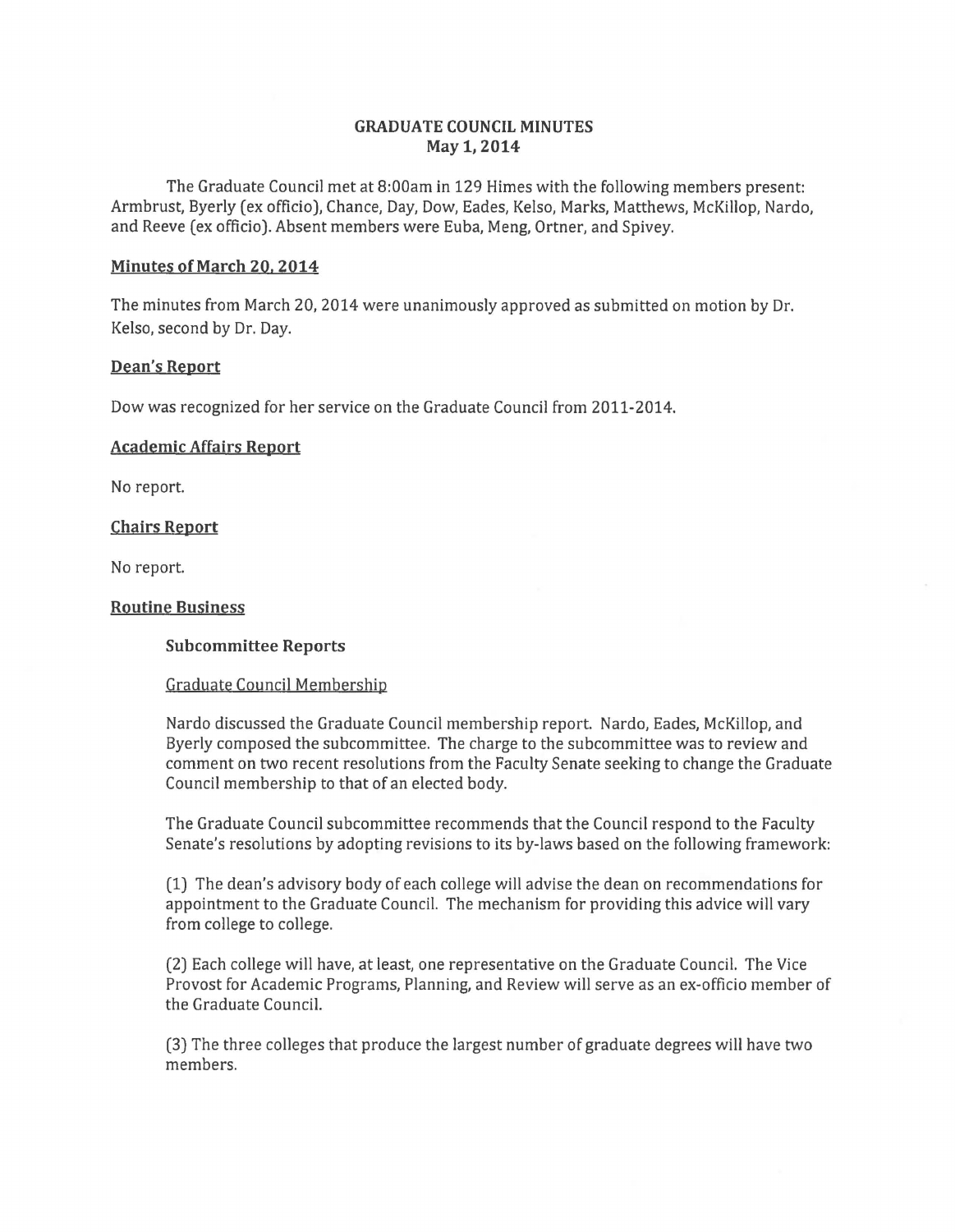(4) At the discretion of the Graduate Dean, members may be replaced for lack of participation in meetings of the Graduate Council and/or its subcommittees

(5) The Chair will be elected by the council members and the elected associate chair will become the chair the following year.

Specific revisions to the Graduate Council by-laws are delineated in a separate document, posted on the Graduate Council website. Kelso motioned to approve these revisions. Dow seconded and the motion was passed. The subcommittee will meet with Kevin Cope and send recommendations to Academic Affairs.

#### Skype Exams

Kelso indicated that the current policy requires permission of the Graduate School Dean for a committee member to Skype in during a student's exam. The subcommittee will meet to develop guidelines that do not require permission but review by the Graduate School Dean. The subcommittee will report back to the council during the fall meetings.

#### **Old Business**

#### **New Business**

### Graduate Minor in Wetland Sciences and Management

The Departments of Oceanography and Coastal Sciences and Environmental Sciences requested to add three courses to the graduate minor in Wetland Science and Management. This change will allow students additional courses to complete the minor in a timely manner. Nardo motioned to approve changes, Dow seconded, and the motion was approved.

#### Graduate Minor in Renewable Natural Resources

Renewable Natural Resources proposed changing the name of the four minors in Forestry, Wildlife, Fisheries, and Aquaculture to a minor in Renewable Natural Resources. The change would match the current degree title. The proposal was amended to remove the suggestion that the minor would be added to the thesis or dissertation title page. Day motioned to approve the amended changes, Matthews seconded, and the motion was approved.

### **Executive Session**

## **Standing Committee Reports**

**Promotion and Tenure Committee:** No report.

**Graduate Faculty:** Matthews presented the council with 75 graduate faculty nominations that needed council approval. The subcommittee recommended research affiliate or professional affiliate status for these nominations. The subcommittee has 27 remaining nominations to review; however, the committee has requested additional information from the departments due to lack of